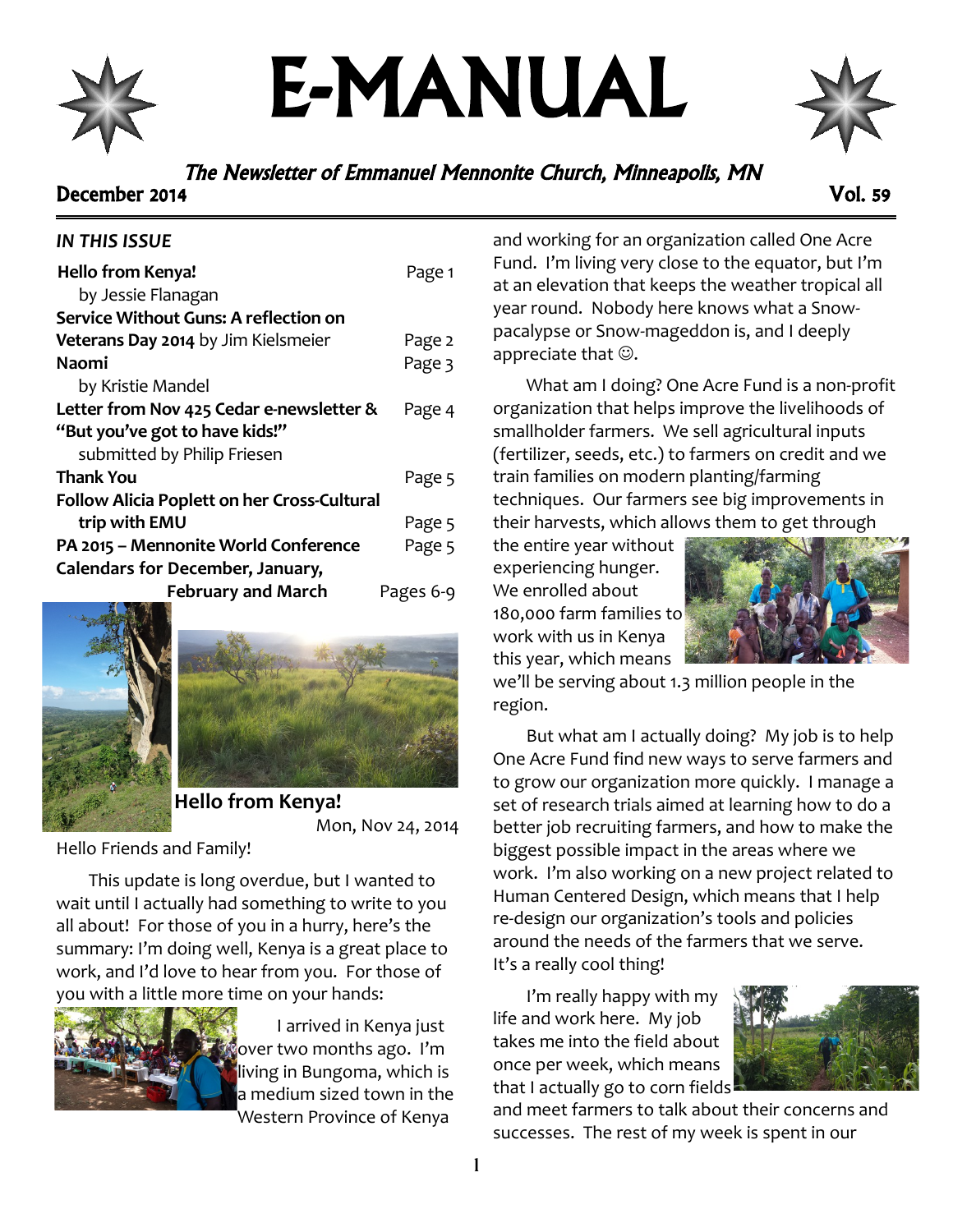office nerding out in excel spreadsheets or brainstorming new ideas with the rest of my team. I have good friends, and loads of awesome coworkers

There are more than 40 languages spoken in Kenya, but Swahili is the most common. Quite a few people speak English, especially young people and people that have received formal education. I'm taking Swahili lessons and making slow but steady progress!



I'm attaching some pictures that I've taken over the last few months. I've

had some great adventures already! Some of these are from hikes that I've taken near my house, others are from visits that I've made to farmers.

Most importantly, I'd love to hear from you! As much as I'm enjoying my life here, I miss all of you. All of you NSMC and Emmanuel friends, you HCMC folks, Humphrey-ites, Trinity pals, Henning clan, Peace Corps people, Flanagans (of course), and anyone else who may have put up with me in the past. Thanks for making it to the end of my update!

My Very Best, Jesse (jesse.a.flanagan@gmail.com)

# **Service Without Guns: A reflection on Veterans Day 2014**

Adapted from remarks, November 9, 2014, Emmanuel Mennonite Church by Jim Kielsmeier

On Saturday November 8, I joined 50,000 football fans at US Bank Stadium to watch Minnesota handily defeat arch rival Iowa 51-14. The game was out of reach by the end of the first quarter and the mood was festive.

In pre-game rituals and during half time Veterans Day (formerly Armistice Day) was celebrated a few days early. Unlike most national holidays which are tacked onto weekends, there is historic significance to November 11 and the 11th

hour, 11th day of the 11th month. At that moment in 1916 the Armistice was signed in France and the guns went silent ending WWI. In three years of fighting over 16 million people died including 116,000 Americans.

The identity of the November 11 holiday has shifted from marking the end of WWI to recognizing all military veterans. I sat near the 50 yard line with friends from Emmanuel during the game. Half time included a patriotic reading about the sacrifice of military veterans and the unfolding of a huge American flag on the playing field. The announcer then asked all current military members and vets to stand. I could have but did not.

Patriotism expressed at football games and other public events is too often defined exclusively around war and military service. This limited public narrative glorifies war and leaves out people who oppose a national identity framed predominantly by military experience. I know the majority of people in this congregation have spent significant portions of your lives in missions and volunteer service. A number of you and your relatives were conscientious objectors and performed alternative service during times of war.

For almost five centuries Mennonites have chosen a nonviolent, non-military path – often involving personal and collective sacrifice. For example, Mennonite migrations throughout Europe and to North America were the response to forced military service and brought my great grandparents to Manitoba.

In a quiet public park on New York's Upper West Side across from the United Nations inscribed on a granite wall are the words of the prophet Isaiah. Chapter 2, Verse 4:



"He will judge between the nations and will settle disputes for many peoples. They will beat their swords into plowshares and their spears into pruning hooks. Nation will not take

up sword against nation, nor will they train for war anymore."

I respect those involved in military service who have sacrificed for the nation. But also believe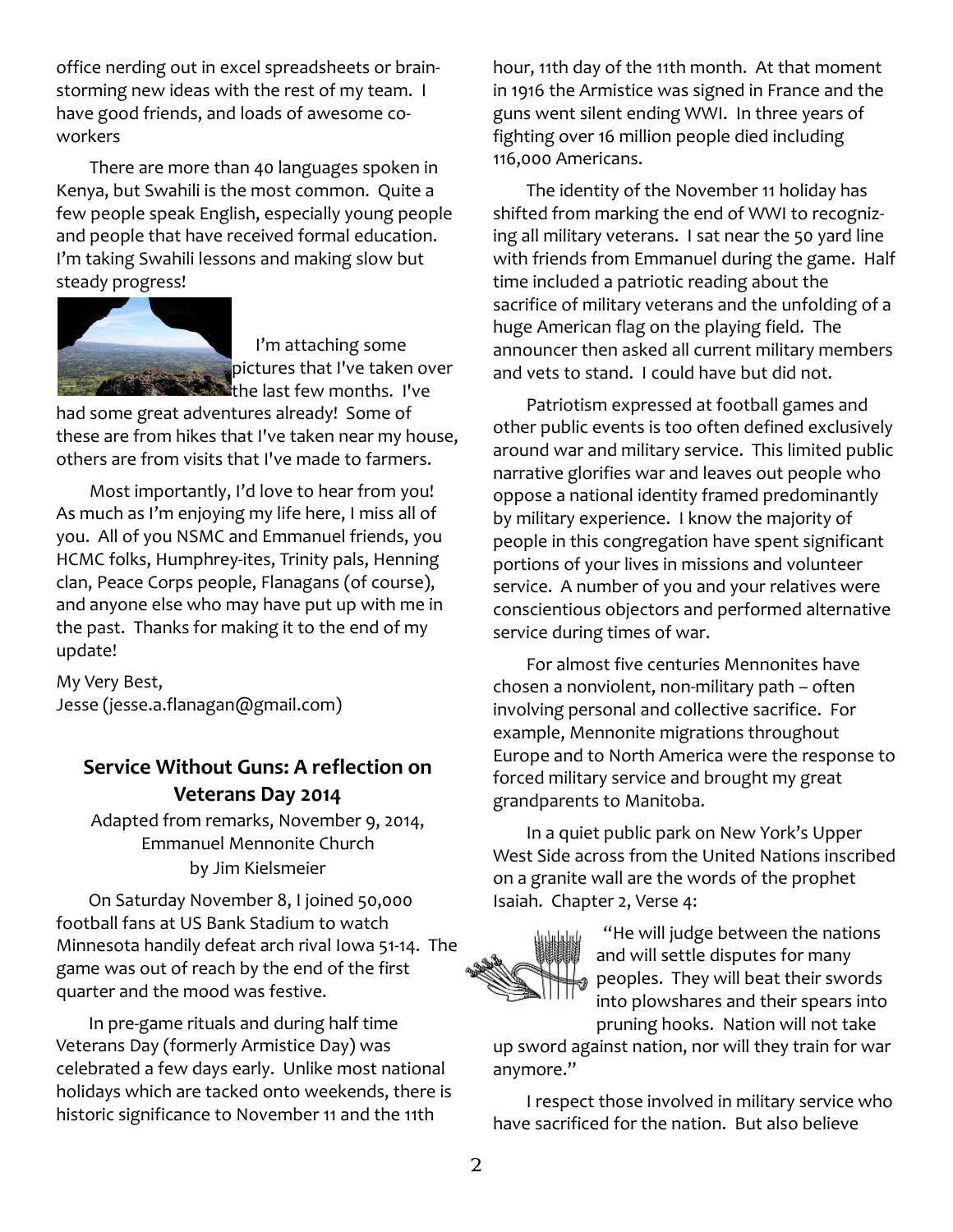public service and nonviolent pathways to conflict resolution should be carved deeply into the granite of our national consciousness. We can serve country and community without violence.

Anyone have a plan for a Mennonite marching band for half time? Any other ideas?

# **Naomi**

by Kristie Mandel

We in the Women's Bible study are  $\vert$ eager to seize the opportunity for flexing our creative muscles in regard to the text we're studying.

N.T. Wright says in his book *Surprised By Hope*: "Part of the role of the church in the past was–and could and should be again–to foster and sustain lives of beauty and aesthetic meaning at every level, from music making in the village pub to drama in the local primary school, from artists' and photographers' workshops to stilllife painting classes, from symphony concerts...to driftwood sculptures. The church, because it is the family that believes in hope for new creation, should be the place in every town and village where new creativity bursts forth for the whole community, pointing to the hope that, like all beauty, always comes as a surprise."

I also like this quote from Brene Brown in her book *The Gifts of Imperfection*: "The only unique contribution that we will ever make in this world will be born of our creativity."

In that vein, I submit the following poem inspired by the first chapter of Ruth. During our discussion we talked about how devastating Naomi's circumstances were and also drew out the lesson that no matter how bleak (and I was told that adjective didn't do the circumstances justice) things look, God can bring redemption and joy. This poem is an attempt to capture Naomi's heart before she allows Ruth to return to Israel with her. I usually don't use rhyme when I write, but the verses sort of came to me with a very specific rhythm..hopefully it'll translate in writing.

#### **Naomi**

Hope is a sword

 much to heavy to wield I've been pierced by its blade before But the pain doesn't start till the steel is removed and the blood rushes in with a roar

I'm a festering wound I'm a walking raw nerve Every breath that I take is a sigh I've lost all I hold dear there's just no more to give I don't care if I live or I die

Ten years ago we arrived in this place My husband, my two sons, and I Now I've buried them all no child carries our name and my river of tears will not dry

My two daughters-in-law are now widows like me but perhaps I can alter their fates If I cut all the ties that have bound them to me they'll seek Moabite men for new mates

It is too much to ask that they carry this load and return with me to my homeland They have carried their shares of disappointment and grief They'll receive no more by my hand

So I'm steeling myself to chase them away saying "Go!" when they beg me to stay It's a kindness to them young hearts can heal and mend They'll think back and be thankful one day

The Almighty's Hand has lain heavy on me Do not call me "Pleasant" again But "Bitter" the name that makes sense of my path and this life that I'm left to defend.

How dark is the road that lies before me How dark that which stretches behind I walk with no faith but I keep taking steps and pray the LORD's mercy I'll find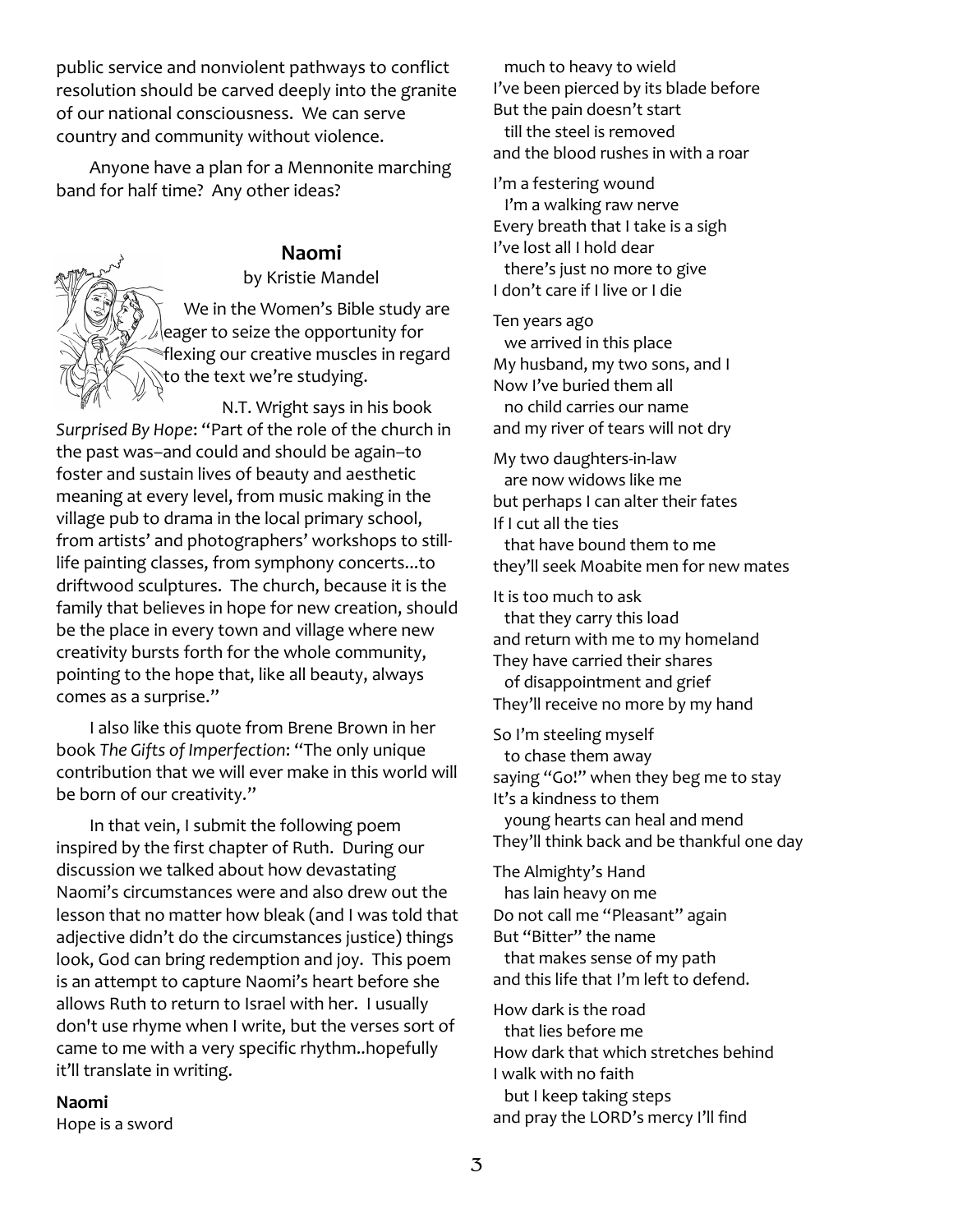

**Letter from Nov 4-2-5 Cedar e-newsletter**

submitted by Philip Friesen

December 1, 2014

#### Dear friends,

Sometimes it's hard to know how to tell you about our work in Cedar-Riverside while respecting the young men with whom we interact. There's a story I want to tell you, but so much of it is so raw, so vulnerable, that even changing names doesn't seem enough. The stories I am told sometimes are like jewels—a gift of trust and openness in the midst of a hard world where people are mocked for "catching feelings" or getting "salty" (a reference to tears). I will tell you that there is a young man whom Timothy and I have been able to love in some very practical ways, and in return, he has shown me his heart. He says he has never met anyone like Timothy and me, that we're the best people he knows, that he loves us. And then he tells me that no matter what he does, the police still stop him and pat him down every single day, still play mind games to intimidate him, still expect him to be a problem—even though he's trying to get his life together and they never find anything on him. All he wants is respect, and no matter how he lives, he'll never be more than a criminal in so many people's eyes. He wishes he could escape but doesn't know how. Over and over again, he says to me, "I don't know why this is happening to me. I'm just in a test right now. I hope I pass." We had just been watching out the window as a female police officer patted him down (!), then put him in the back of the squad for five minutes for no discernible reason, then let him go. He says, "It just makes me sad. I was happy before. You saw me." And I did. He was having a great night. Then he was spread out on the hood of a police cruiser in front of the whole neighborhood. Like he is every day. My friend's grief goes deeper than what I will write here, and I came away from that conversation with a broken heart, wondering how

I would handle it if I had to live like that every day. He knows we believe in him, but that only goes so far. He says that talking makes him feel better; but I know that the next day, the same nonsense will happen again. And all he's trying to do is get a job so he can provide for his mother. Please pray for encouragement, for all the young men who are trapped in pigeonholes by society and see no way to escape. The motivation to live better lives is low when everyone around you will never see you differently. We feel so privileged to be people who get to believe in these guys, because they deserve that, and it is rare for them to experience it. But when they receive that affirmation, they begin to thrive. Another young man came up the other night, beaming. And instantly after we said hello, he told us that he'd gotten a job. We got to celebrate with him and encourage him, asking questions about it all. And then he left. He had other things to do that night, but he came up to tell us his news. What a gift. We are honored.

For His Kingdom, Molly and Timothy Paulson House of Hope Church

## **"But you've got to have kids!"**

One of our guys was discussing family and was shocked that Timothy and I aren't certain whether or not we'll have a family. I explained that DNA isn't the only way to leave a legacy and then said, "Besides, if we had a baby, we might not be able to do this anymore." He paused for a moment, then said, "I could babysit!" Another guy standing with us said, "Yeah! Me, too!" They quickly devised a plan where child care responsibilities would be rotated among the guys. The second one said, "Yeah, we at least owe you that." Priceless. Molly Paulson

reprinted from Nov 425 Cedar e-newsletter

#### **THANK YOU**

To Whom It May Concern,

We wanted to take a moment to say "thank you so much!" for your recent gift supporting our